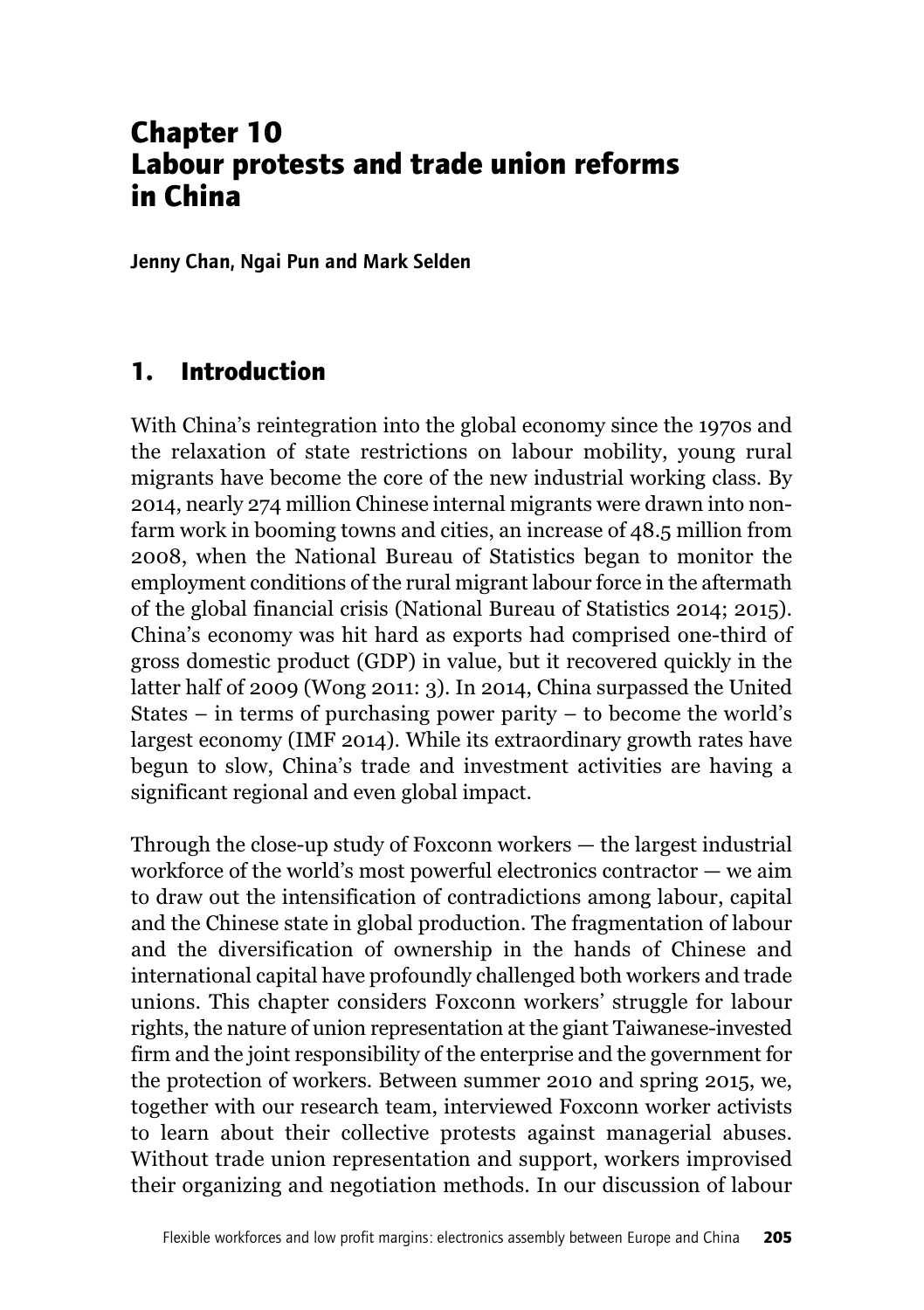dispute mediation and settlement, we assess the changing corporate and government responses to labour challenges in globalised China.

# **2. A new Chinese working class**

The integration of Asian manufacturers in global production networks and tight delivery schedules for consumer electronics products have enhanced workers' bargaining power at the workplace level. In her longitudinal survey of world labour movements since 1870, Beverly Silver documents the rise of new working class forces in sites of capital investment at specific historical conjunctures. She defines 'workplace bargaining power' as the power that 'accrues to workers who are enmeshed in tightly integrated production processes, where a localized work stoppage in a key node can cause disruptions on a much wider scale than the stoppage itself' (Silver 2003: 13). In contemporary social struggles, Frances Piven (2014: 226) succinctly discusses the nature of 'interdependent power' and highlights the fact that employers are dependent on workers' consent to labour, perhaps more than ever before. She writes:

Distinctive features of contemporary capitalist economies make them exceptionally vulnerable to the withdrawal of cooperation; in other words, to the strike power in its many forms. These features include extended chains of production, reliance on the Internet to mesh elaborate schedules of transportation and production, and just-in-time production doing away with the inventories that once shielded corporations from the impact of the production strike.

China's centrality in manufacturing and exports suggests the possibility that workers can build on their organizing experience of recent decades to expand labour rights.

China had long prepared for its accession to the World Trade Organization in 2001. The government at all levels has slashed subsidies and cut off bank loans to inefficient small and medium-sized state-owned industrial firms, while providing incentives to domestic private and foreign-invested companies, thereby catching up with neighbouring East Asian economies and the rest of the developed world. Under intense market competition during the 1990s, many old factories went bankrupt, were privatized or restructured, throwing an estimated 35 million to 60 million people out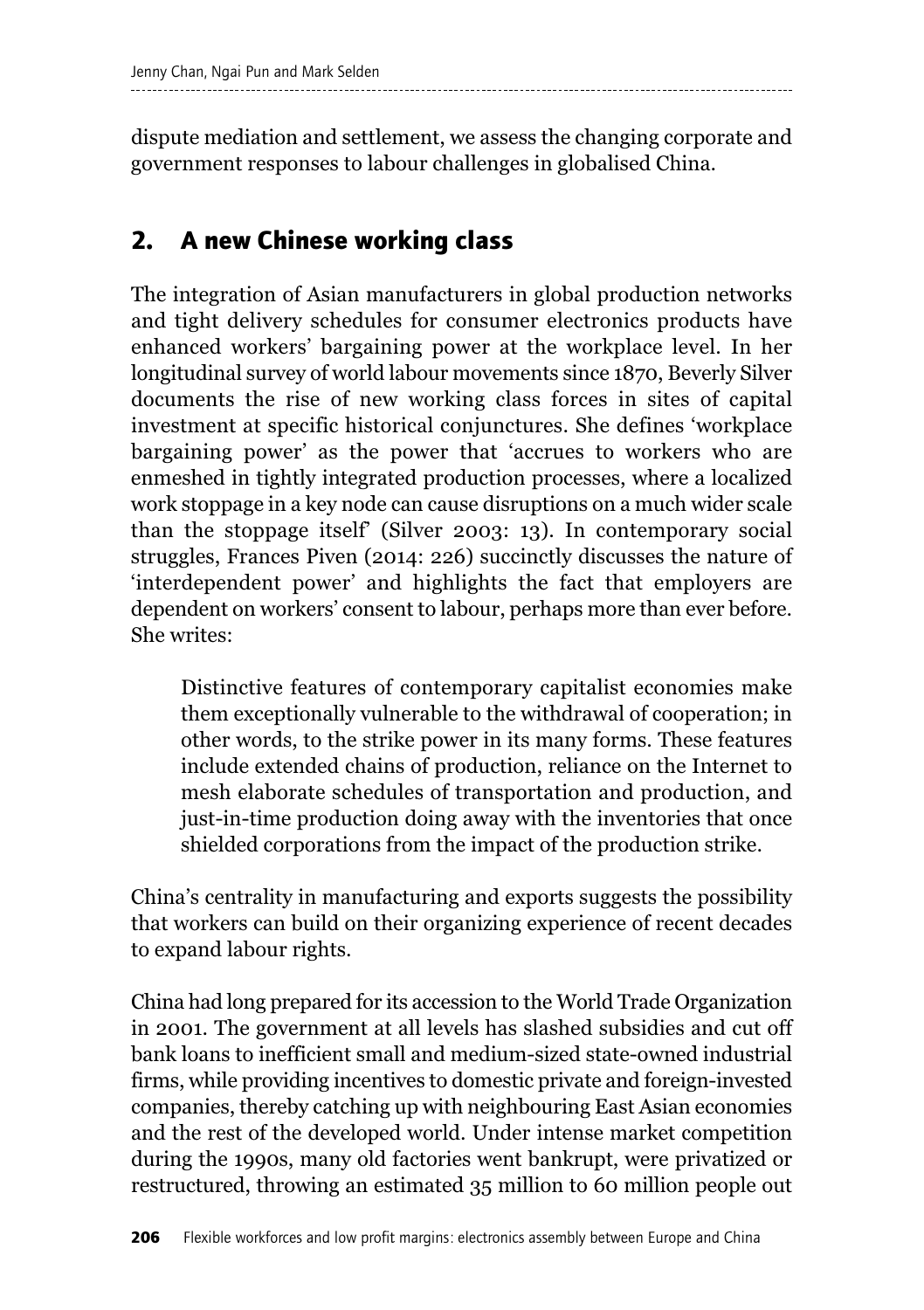of work (Lee 2007; Solinger 2009; Hurst 2009). In the three years from 1997 to 2000, the only officially recognized Chinese trade union organization – the All-China Federation of Trade Unions (ACFTU) – whose strength had been centred in state-owned industrial enterprises, lost at least 17 million members (Traub-Merz 2012: 28). The socialist working class has undergone a drastic change. The restructured or privatized firms are increasingly compelled by market forces to reduce the cost of labour and of social insurance that does not directly contribute to profitability.In recent years, with the consolidation of profit-making stateowned enterprises, China's industrial system has been divided into three segments 'consisting of large, central-government firms; hybrid local and foreign firms; and small-scale capitalism' (Naughton 2010: 441). It is in this framework that we highlight the dominance of gigantic Asianinvested manufacturers, notably Foxconn, which have access to cheap land, human resources and numerous privileges from local governments across China.

Foxconn, like many of its competitors, recruits mostly teens and young adults to run the assembly lines. 'Over 85 per cent of Foxconn's employees are between 16 and 29 years old', a human resources manager said. <sup>1</sup> With more than one million employees, Foxconn is the largest private employer in China. This dramatic labour growth has been made possible in part by the global shift of manufacturing. During the 1980s, many of the world's technology firms abandoned low value-added hardware production and electronics assembly to concentrate on design, research and development (R&D), marketing and customer service (Ernst 1997; McKay 2006). Outsourcing is clearly a way to cut costs and shed benefit 'burdens'. In 1981, for example, Apple Computer (later the famed Apple Inc.) contracted offshore facilities in Southeast Asia to ramp up upgraded Apple II personal computers, such as those in Singapore (one of the original four Asian tigers, along with South Korea, Taiwan and Hong Kong). Michael Scott, first CEO of Apple Computer from 1977 to 1981, commented: 'Our business was designing, educating and marketing. I thought that Apple should do the least amount of work that it could and ... let the subcontractors have the problems' (Moritz [1984] 2009: 208-9). In 1984, Apple launched Macintosh to compete with rivals

**<sup>1.</sup>** All interviews, unless otherwise stated, were conducted by the authors and independent research team members (from Hong Kong, mainland China and Taiwan) between June 2010 and May 2015. The authors keep the digital files, interview transcripts and field notes in confidence.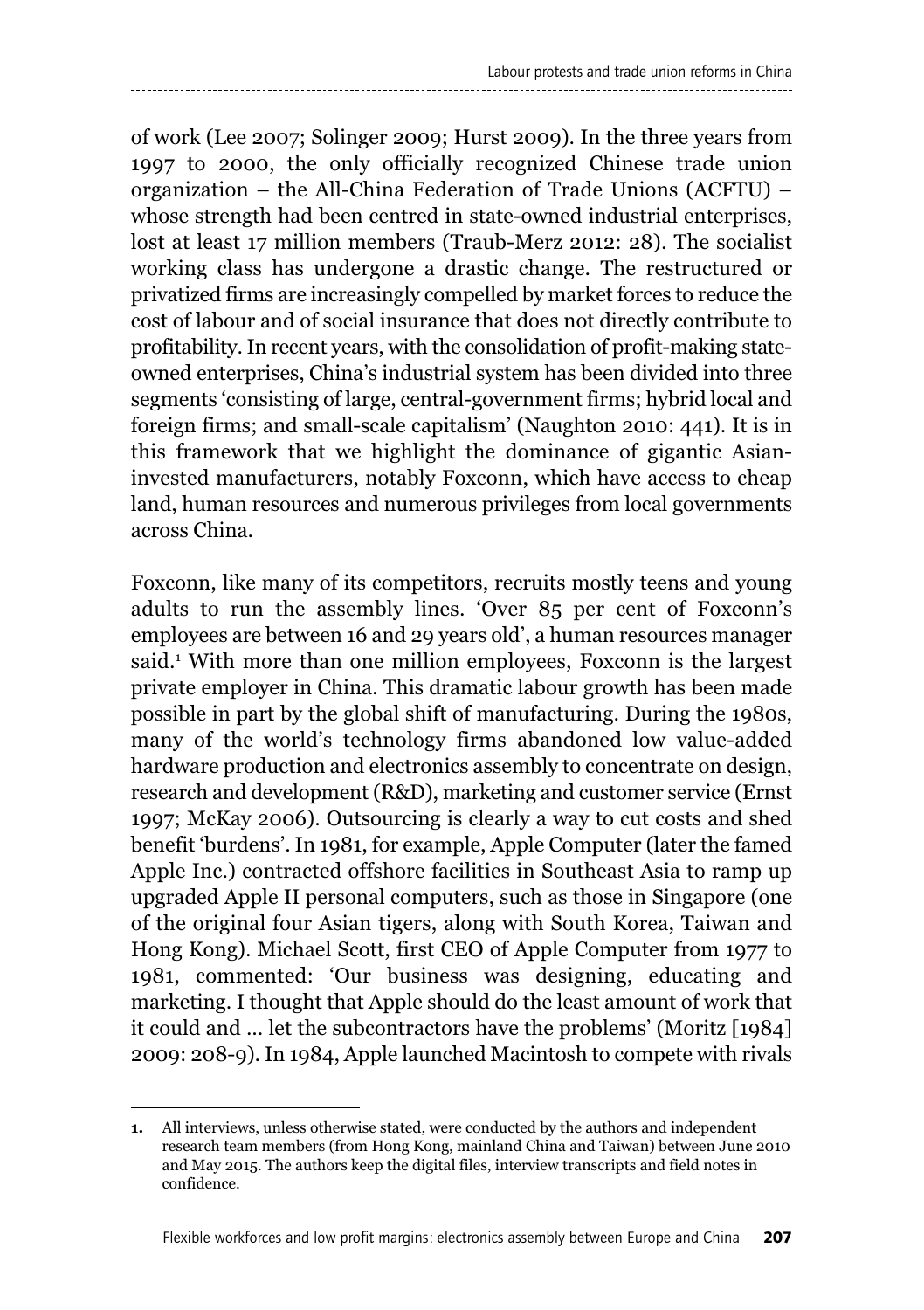in the computer market. By the end of the 1990s, Apple, Lucent Technologies, Nortel, Alcatel and Ericsson – among many others – 'sold off most, if not all, of their in-house manufacturing capacity — both at home and abroad — to a cadre of large and highly capable US-based contract manufacturers, including Solectron, Flextronics, Jabil Circuit, Celestica, and Sanmina-SCI' (Sturgeon et al. 2011: 236). We may add to this list Foxconn, a rising Taiwanese contractor, which grew steadily as it fine-tuned and assembled personal computers, smartphones and video game consoles for global brands.

## **3. Working for Foxconn**

In 2013, Foxconn's imports and exports reached US\$ 244.6 billion, equivalent to 4.1 per cent of the total trade value of China (Foxconn Technology Group 2014: 3). Foxconn is a key node in the global production network, in which the assembly and shipment of finished products to world consumers continues around the clock, 365 days a year. Container trucks and forklifts rumble non-stop, serving a grid of factories that churn out iPhones, iPads and other electronic products for Apple and other companies. Today, Foxconn has more than 30 manufacturing complexes in Beijing, Shanghai, Tianjin, Chongqing and in 16 provinces throughout China. It runs multiple manufacturing facilities in many provinces (see Figure 1).

'There's no choosing your birth, but here you will reach your destiny. Here you need only dream, and you will soar!', a Foxconn recruitment banner reads. 'Foxconn believes that employees are its most valuable intangible asset and the lifeblood of its business', claims the company report for 2010 (Foxconn Technology Group 2011: 6). Foxconn's promise of higher pay, better conditions and career development has attracted many job seekers, who queued up outside the company recruitment centres on hiring day. The gigantic 1.75 million square metre Longhua complex in Shenzhen city, South China, includes multi-story factories, warehouses, dormitories, banks, two hospitals, two libraries, a post office, a fire brigade with two fire engines, a kindergarten, an exclusive television network, an educational institute, a book store, soccer fields, basketball courts, tennis courts, track and field, swimming pools, cyber theatres, shops, supermarkets, cafeterias, restaurants, guest houses and even a wedding-dress shop. At its peak in 2010, Foxconn Longhua 'campus', as the managers like to call it, had more than 400,000 workers. Behind the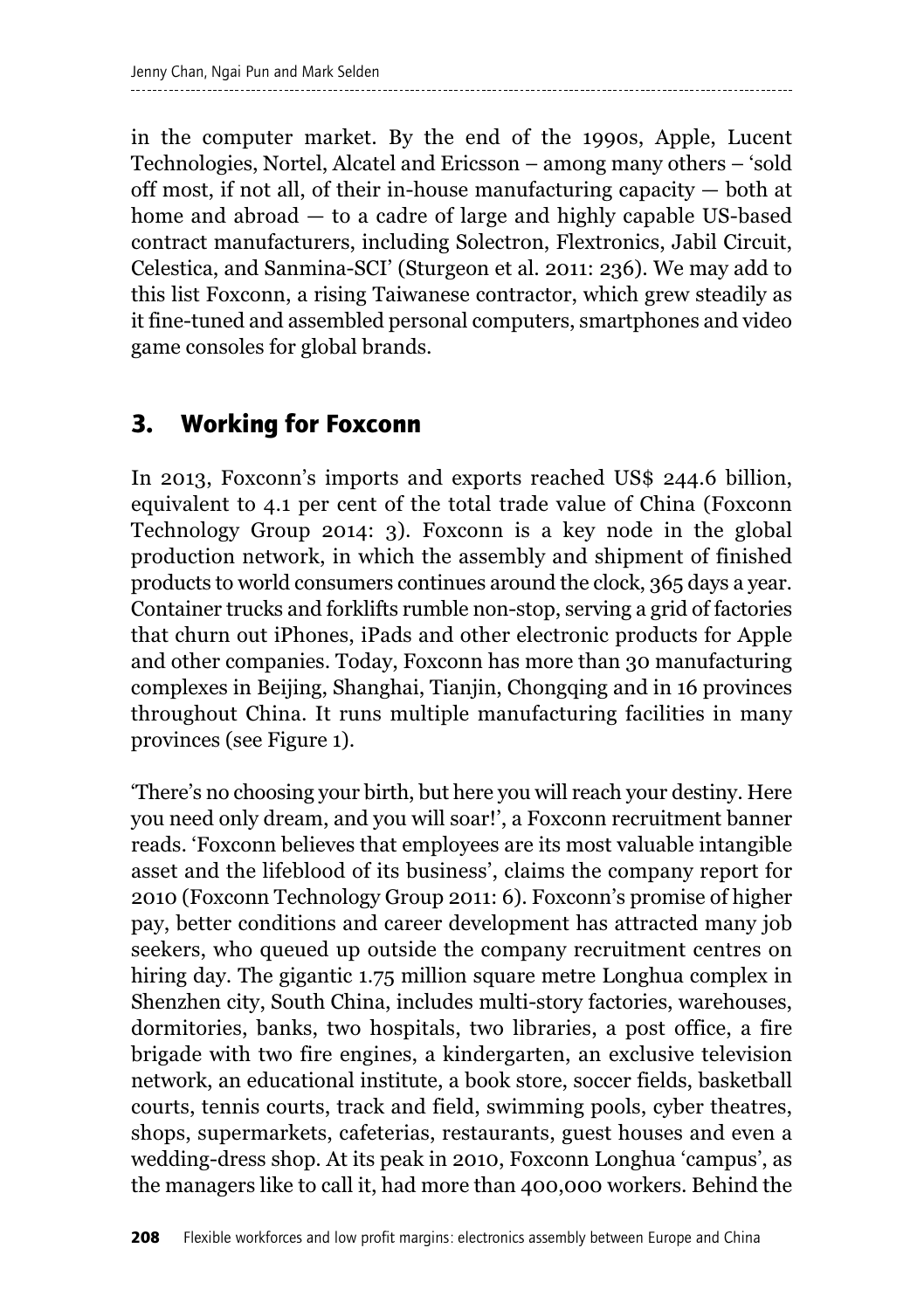

Figure 1 Foxconn locations in Greater China, 1974–2015

Sources: Foxconn Technology Group websites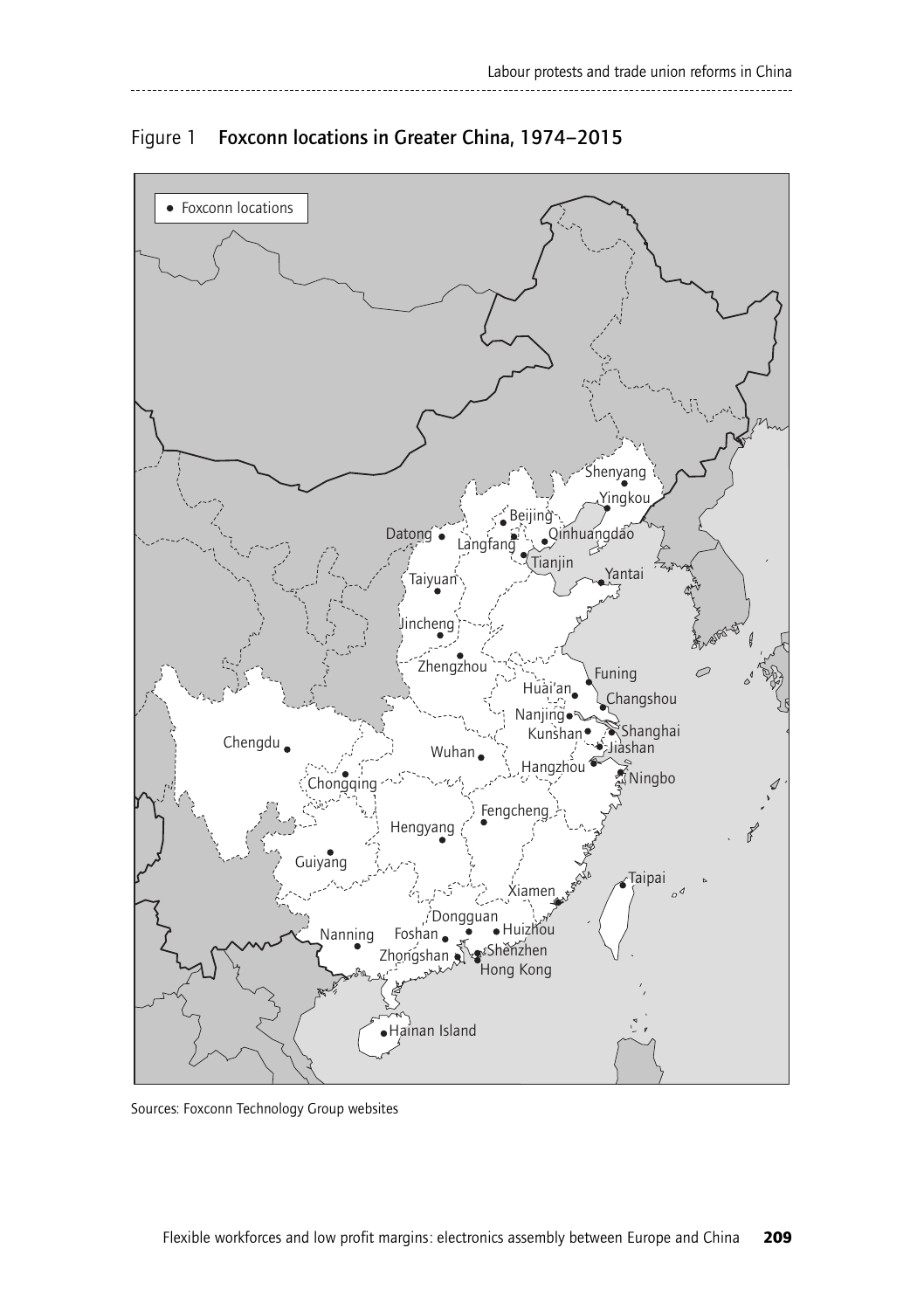image of 'a warm family with a loving heart', the life of a Foxconn worker is isolated.

The factory dormitory houses a massive migrant labour force without the support of family networks. Whether the worker is single or married, he or she is assigned a bunk space (upper or lower bunk) for one person. The 'private space' consists simply of one's own bed behind a self-made curtain with little common living space. With roommates assigned to different departments and often working different shifts, it is difficult to socialize.

'Growth, thy name is suffering': this is one of *Gou's Quotations*, a collection of Foxconn chief Terry Gou's work philosophy. 'Outside the lab', Gou emphasizes, 'there is no high-tech, only implementation of discipline'. Posters on the Foxconn workshop walls intone:

Value efficiency every minute, every second. Achieve goals or the sun will no longer rise. The devil is in the detail.

Every second counts towards profit. 'I take a motherboard from the line, scan the logo, put it in an anti-static bag, stick on a label, and place it on the line. Each of these tasks takes two seconds. Every ten seconds I finish five tasks', a worker reported. Electronics parts are assembled quickly as they move along 24-hour non-stop conveyor belts. We 'work even faster than the machines'. In a group interview, several women employees discussed a ritualistic punishment that they had to endure. Their collective experience was articulated most clearly by one worker.

After work, all of us — more than 100 people — are sometimes made to stay behind. This happens whenever a worker is punished. A girl is forced to stand at attention to read aloud a statement of selfcriticism. She must be loud enough to be heard. Our line leader would ask if the worker at the far end of the workshop could hear clearly the mistake she had made. Often girls feel they are losing face. It's very embarrassing. She starts to cry. Her voice becomes very small … Then the line leader shouts: 'If one worker loses only one minute [failing to keep up with the work pace], then how much more time will be wasted by 100 people?'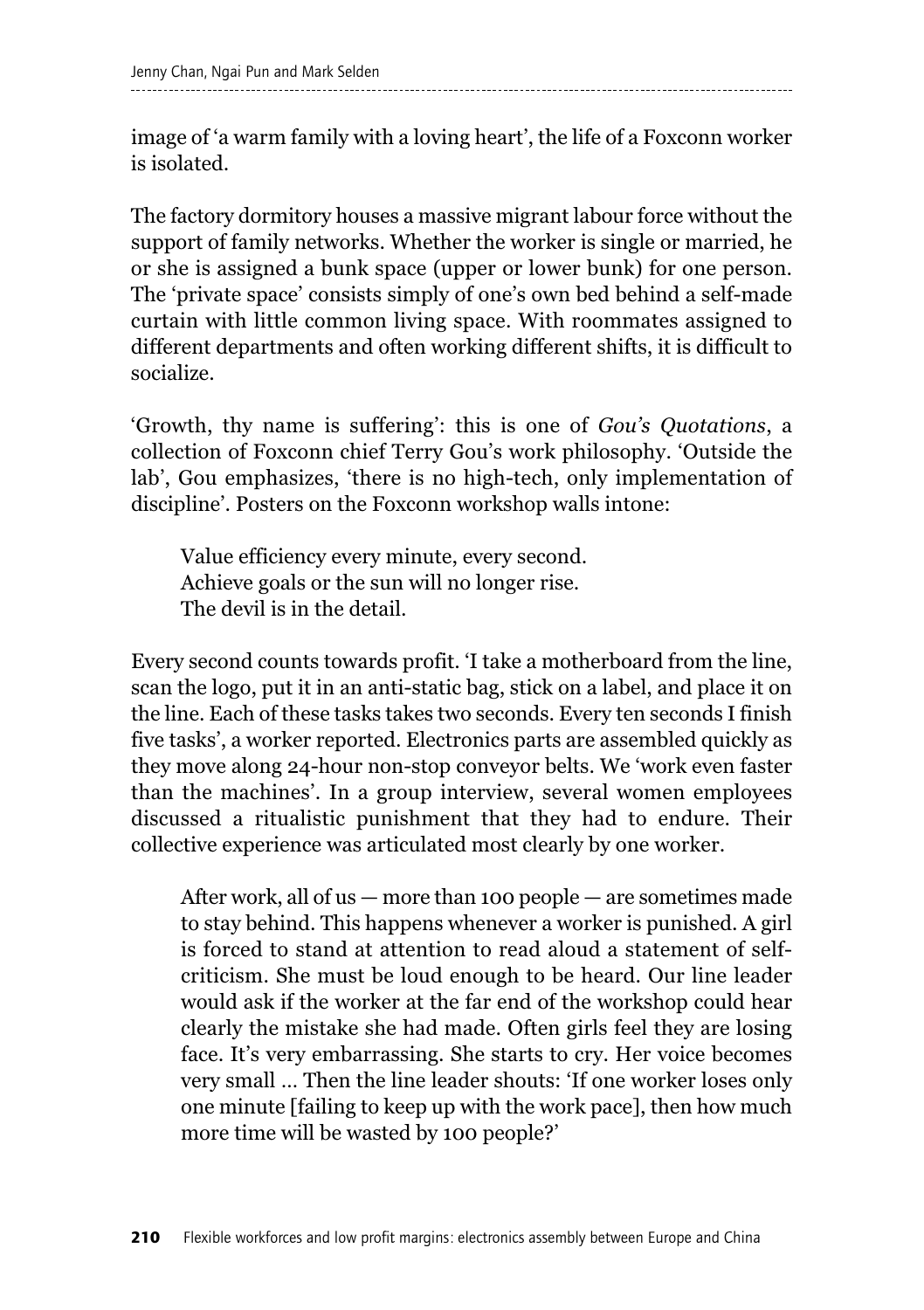During our fieldwork, we learned about the responses of rank-and-file workers and the Foxconn trade union to the tragedy of employee suicides. Foxconn shocked the world when the '12 leaps' — the attempted and successful suicides of young migrant workers who leaped from high-rise factory dormitories in Shenzhen — took place during the first five months of 2010 (Chan and Pun 2010; Pun and Chan 2012, 2013; Chan 2013; Pun et al. 2014). Xu Lizhi (his real name) wrote of a screw that fell to the ground in perhaps his most desolate reflection on life and death at Foxconn:

#### **A Screw Fell to the Ground**

A screw fell to the ground In this dark night of overtime Plunging vertically, lightly clinking It won't attract anyone's attention Just like last time On a night like this When someone plunged to the ground. — Xu Lizhi (1990–2014), 9 January 2014 (Translated by Friends of the Nao Project)

Like a screw in a machine, Foxconn dictates that Lizhi and each of his coworkers, together with other 'means of production', are organized into a 24-hour non-stop operation dedicated to satisfying the insatiable global consumer demand for the electronic gadgets that now seem to define our civilization.

### **4. China's largest union – the Foxconn company union**

Foxconn's union mission statement is identical to the Chinese official rhetoric. It tells workers, 'when there's trouble, seek out the trade union'. By December 2009, 'unions had been set up in 92 percent of the Fortune 500 companies operating in China', including Foxconn and Wal-Mart, and this trend has continued since (Liu 2011: 157). As of December 2012, the Chinese trade union federation had a total membership of 258 million (*China Labour Statistical Yearbook 2012* 2013: 405–406) — surpassing the ITUC (International Trade Union Confederation) global membership of 176 million workers in 161 countries and territories excluding China. The attainment of this high level of unionization in large profitable enterprises is impressive. This stands in sharp contrast to Europe, the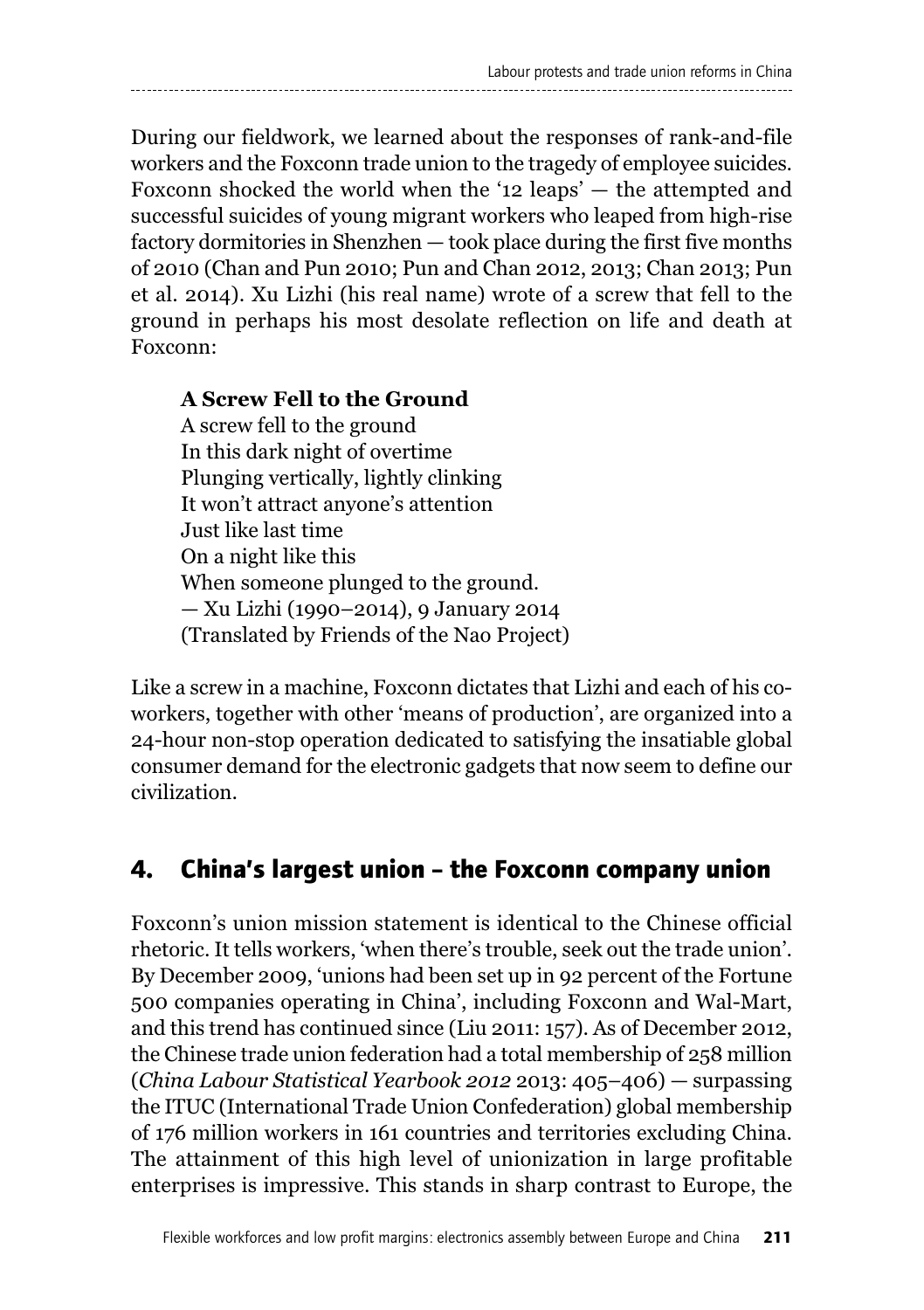United States, Australia and many other countries, where in recent decades private-sector labour unions have shrunk to a small percentage of the workforce, due to corporate restructuring, job exports to China and elsewhere and the replacement of core regular labour with part-time and temporary labour.

But what has the union been doing for Foxconn workers? From 1988 (when Foxconn set up its offshore factory in Shenzhen on the northern border of Hong Kong in Guangdong province, South China) through 2006, Foxconn, like many other wholly owned foreign-invested enterprises, evaded its legal responsibility to establish a trade union. Chinese leaders, in response to mounting worker strikes and other forms of action in an era of rampant inequality, have supported greater participation of workers in union organization in the hope that enterprise-level unions will help to maintain social stability (Friedman and Lee 2010; Pringle 2011; Chan and Selden 2014; Friedman 2014). On the last day of 2006, under pressure from the Shenzhen government and Shenzhen Federation of Trade Unions, the first step toward unionization was finally taken when local union officials signed up 118 Foxconn workers as members, out of the 240,000 workers at the factory (IHLO 2007). Taking immediate control of the newly formed union, beginning from 2007, Foxconn founder and CEO Terry Gou appointed his special personal assistant, Chen Peng, as chairwoman. She has held the position ever since. Under her leadership, Foxconn's union executive committee expanded from four representatives at the beginning in January 2007 to 23,000 representatives in December 2012, with general membership reaching 93 per cent of its million-strong workforce in China (Foxconn Technology Group 2014: 14). Foxconn is the country's biggest union.

Ms Chen, leading the Foxconn trade union, not only failed to investigate the workplace factors responsible for workers' depression but also made insensitive public comments that 'suicide is foolish, irresponsible and meaningless and should be avoided' (*China Daily*, 19 August 2010). In July 2010, Apple (2011: 18) assembled a team of suicide prevention scholars and medical professionals to conduct a 1,000-plus questionnaire survey at Foxconn Longhua, asking workers 'about their quality of life, sources of stress, psychological health, and other work-related factors'. The detailed findings were kept for internal reference only. In August, Apple (2011: 19) commended Foxconn for 'hiring a large number of psychological counselors, establishing a 24-hour care center, and even attaching large nets to the factory buildings to prevent impulsive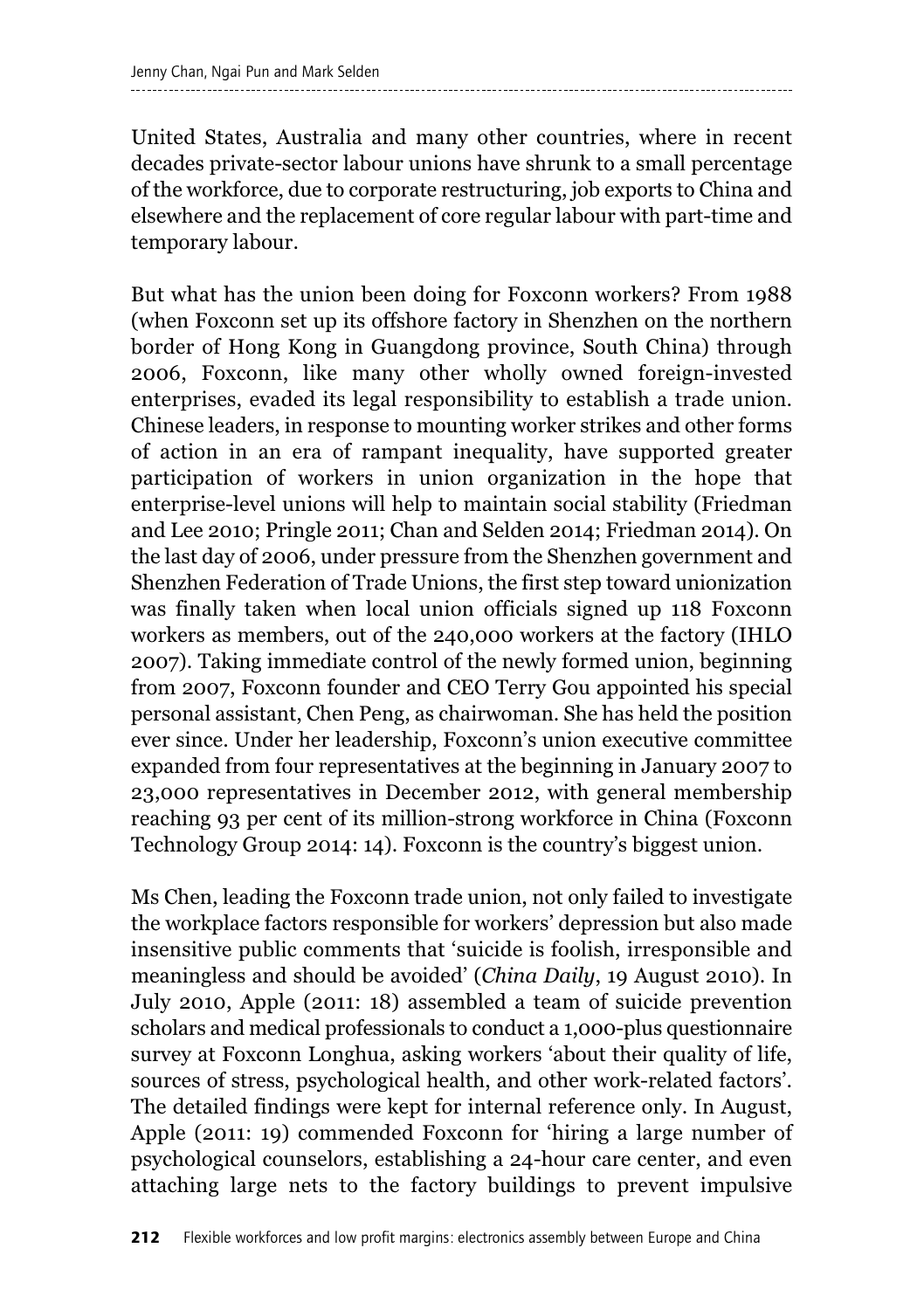suicides'. Concerning the direct production pressure being transferred from Apple to the factory floor, however, the annual Apple Supplier Responsibility Progress Report was completely silent.

Discipline and punishment notwithstanding, Foxconn management, facing a young cohort of workers with higher education and greater mobility, has been struggling to retain and motivate workers, while imposing ever more demanding production quotas. Female and male union staff reports for duty, seven days a week, at the newly established Employee Care Center. In August 2010, the union organized public speaking contests on the theme, 'The company loves me, I love the company'. It also set up a 24-hour 'care hotline', first at the Shenzhen plants and then at all 30-plus company factories across China. The union staff promises to 'listen to your heart, solve your problems — anytime, anywhere'. Five years on, the company-run hotline and counselling service at the Employee Care Center is still in place.

Li Xiaoxiang, a 17-year-old worker said,

After the suicide wave, we were soon required to take part in the 'Cherish My Life' rally in August 2010. Since then, the union has organized day trips, picnics, hiking, fishing, singing contests, concerts, dance shows, basketball tournaments, and annual partner matching parties on Valentine's Day. These could help workers relax to some extent. However, we're exhausted from work.

Besides entertainment, the most frequent union activities were the boxsealing competitions. He explained that 'box-sealing is what happens after products are stuffed into boxes; the box is sealed. This is one operation on the production line. The competition is to see who can seal the boxes fastest.' The thinly disguised productivity-raising game is framed as a team-building activity. He added, 'I'd say the union doesn't act according to workers' needs; rather the activities are based on company needs.'

At Foxconn, workers can call 78585 — the hotline's phonetic equivalent in Mandarin is 'please help me, help me'. When some workers lodged complaints, however, their caller identities were reported to management. Since learning of this breach of privacy, workers have hesitated to use the hotline or counselling services. They mock the company care centre, dubbing it the 'supervision centre', while the internal hotline is the 'management hotline'. If the hotline was of little use to workers seeking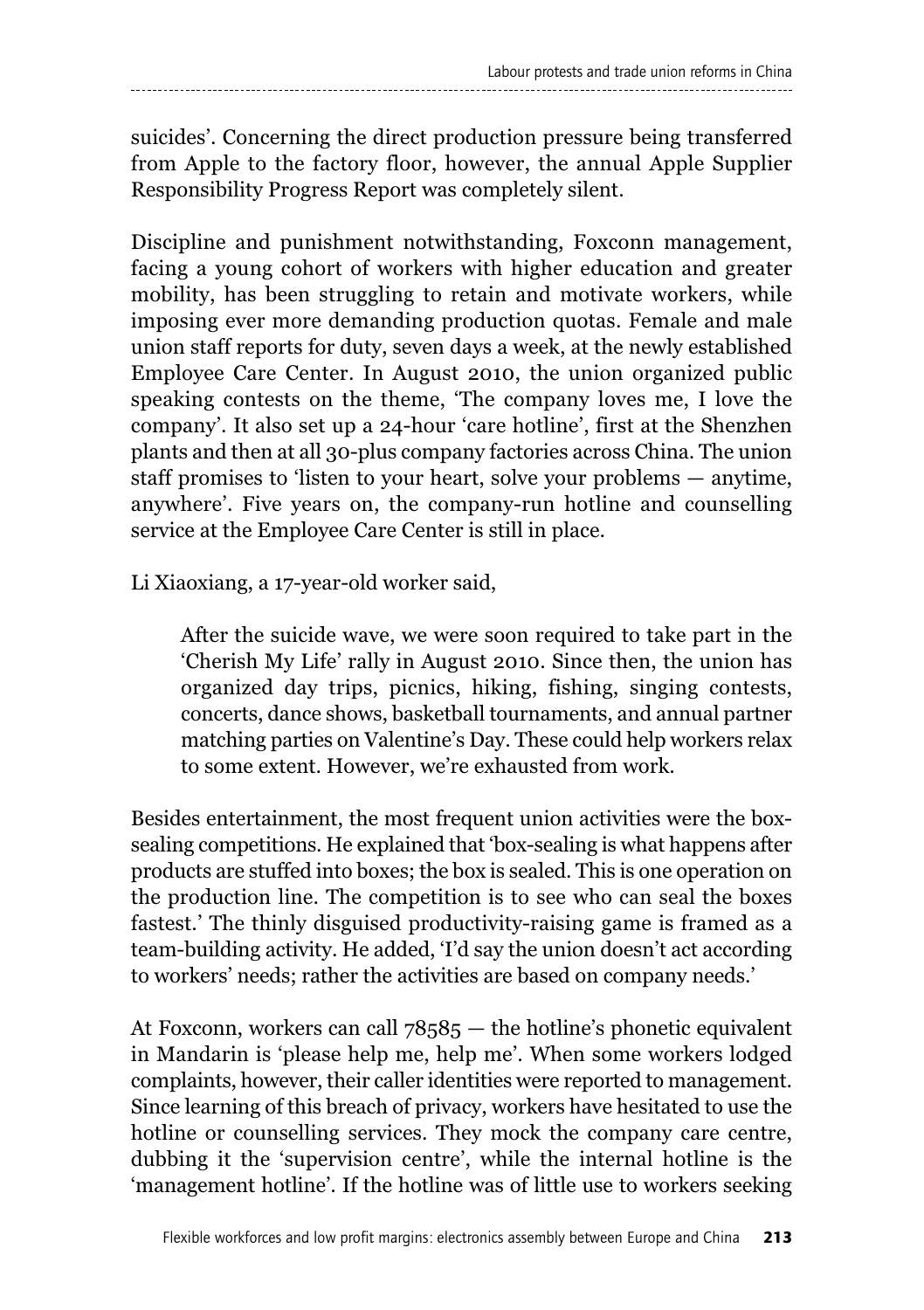help, it did help Foxconn create an impression that it cares, while tightening the grip of management over workers.

# **5. A mass suicide threat**

Corporate management has prioritized labour controls with an emphasis on profit, organizational flexibility and production efficiency. In recent years labour disputes have grown in number as Foxconn accelerated its move to lower-wage interior regions, engendering new sources of grievances and open conflicts (Chan, Pun and Selden 2013, 2015, 2016). In early 2012, soon after the Chinese New Year holiday, thousands of workers were transferred from Shenzhen to central China's Wuhan city. Workers could accept the transfer or lose their jobs. Not only were their wages cut, but the move resulted in a loss of welfare benefits. Su Hualing (a pseudonym), 19, explained her anger: 'My health insurance plan cannot be transferred from Shenzhen to Wuhan. Are my employer's contributions to the Shenzhen social security scheme over the past two years all gone? I am told that I can only claim my own premiums, but not those of the employer'. This is despite the fact that she and many other transferees remain Foxconn employees.

The Shenzhen government department kept the 10 per cent monthly contributions made by Foxconn based on Hualing's basic pay. The inability of rural migrant workers to carry their health insurance benefits and pensions to new localities when they change jobs, due to the lack of coordination between government administrative institutions, has been a chronic problem throughout China (Frazier 2011, 2014). Foxconn did not compensate its workers for their loss of entitlements. Instead, it stated that the Shenzhen government had not permitted the company to carry forward the insurance premiums for its transferred employees, thus pinning blame for the problem on the local government.

Nor did the Foxconn union act on workers' behalf in safeguarding their legal rights. The subordination of the union to enterprise management is a major obstacle to the protection of workers' rights and interests in grievance resolution. As a result, Hualing and her co-workers had no choice but withdraw their own individual payments from the insurance account from the Shenzhen Human Resources and Labour Security Bureau. They were unable, however, to recoup the payments that the employer had made in their names.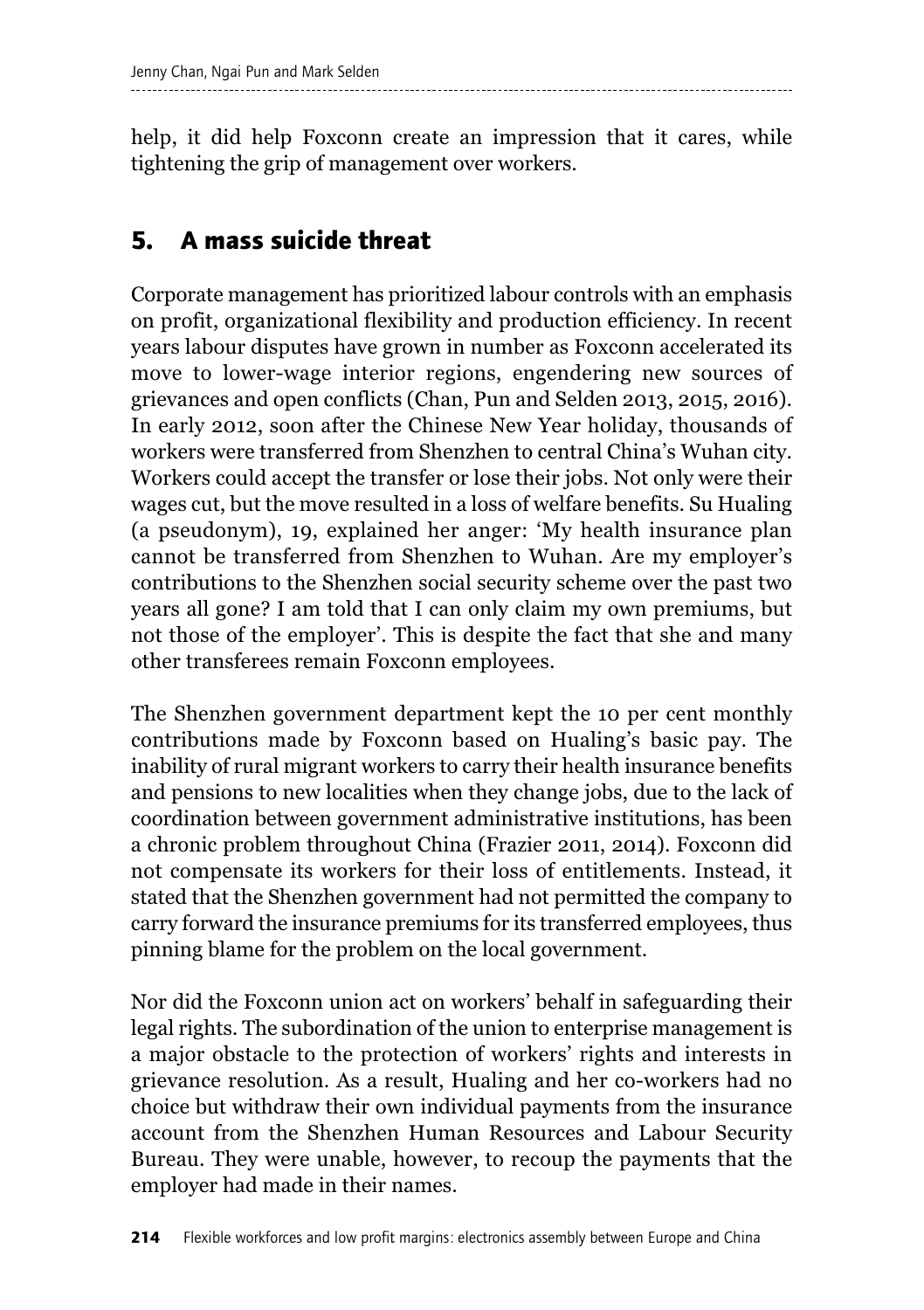The loss, due to Foxconn's forced transfer policy, was not limited to health insurance and pensions. The basic monthly pay at the new plant Foxconn Wuhan (1,350 yuan) was 13 per cent lower than in Shenzhen (1,550 yuan). Worse still, during February and March 2012, managers cancelled workers' weekend overtime pay (which should be double hourly wage rates), replacing it with compensatory time off.

In April, nearly 200 workers in a mould-stamping workshop took the lead in walking off the factory floor. On the roof of the three-story building, they chanted slogans to boost their morale. The spectre of suicides quickly drew public attention. Local government officials were forced to step in to the worker-management negotiations. After a standoff of more than 10 hours, the protesting workers did not manage to have the business group chief removed from his position, but they won hard-earned weekend overtime wages.

### **6. Labour dispute mediation and settlement**

Time and again, settlement of high-profile worker protests through government mediation is undertaken to restore 'social harmony'. Local officials have skilfully developed 'protest absorption' techniques to settle labour disputes on the ground, with the primary goal of maintaining socio-political stability (Su and He 2010; Lee and Zhang 2013). In many labour confrontations, either employer or government officials require workers to elect representatives, generally limited to five, to engage in talks. With the small number of worker representatives elected, matters are brought under control – this strategic intervention marks the formal beginning of fragmentation and co-optation of worker power. While state intervention with the backing of the police can demobilize and defuse workers' action, this 'reflects a low degree of institutionalization of industrial relations in China' (Chen 2010: 122).

With workers' growing awareness of the opportunities presented by the fact that giant corporations such as Foxconn face pressures to meet quotas for new models and holiday season purchases, they have come together at the dormitory, workshop or factory level to voice demands or to stage protests. Access to the internet and social networking technology also enables workers to disseminate open letters and to 'tweet' urgent appeals for support. They present the plight of their working lives to media agencies and credible labour support groups, hoping to 'create a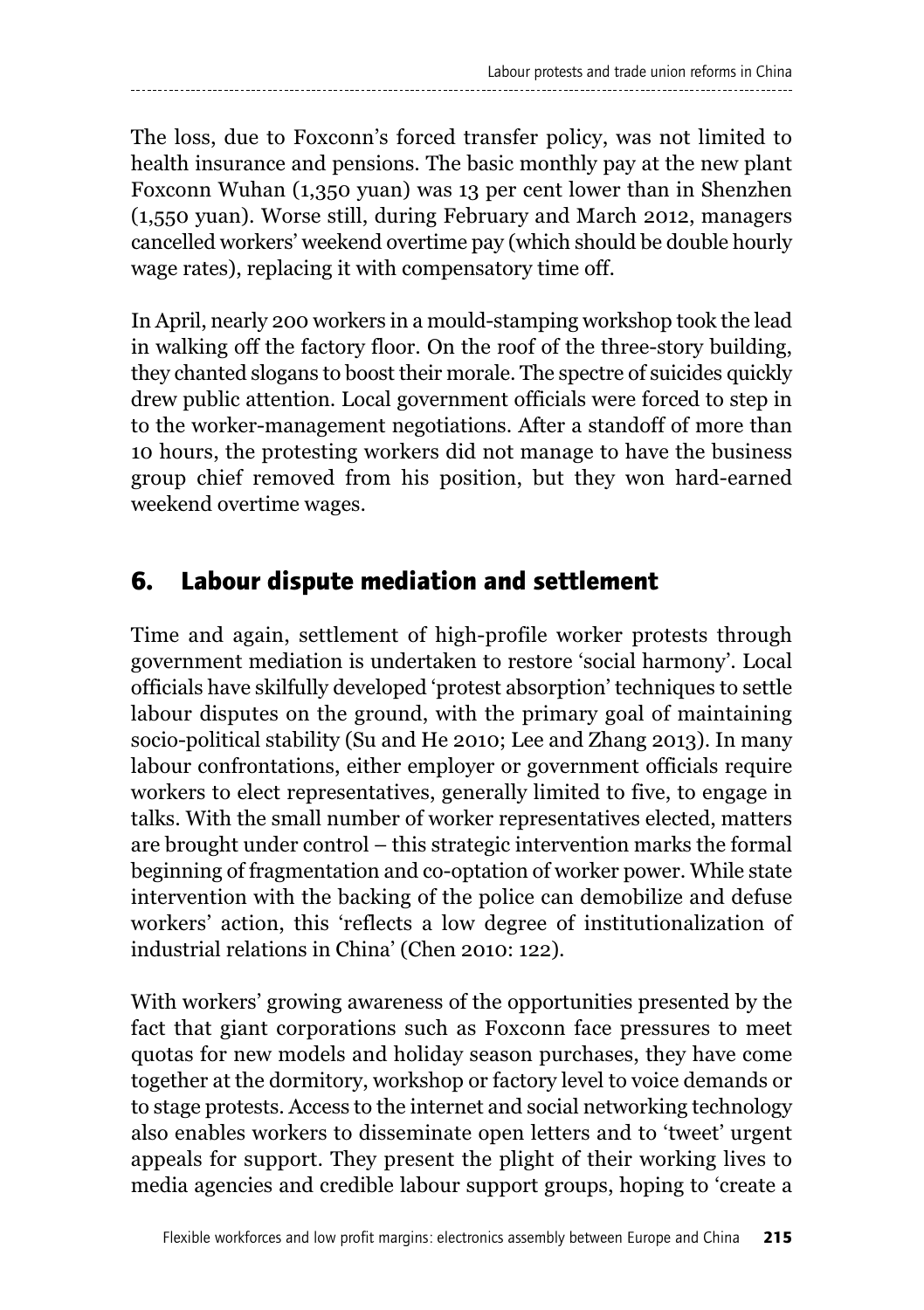sense of moral accountability' to urge the target corporations to live up to their professed global corporate citizenship ideals (Seidman 2007: 32). Some have joined with cross-border campaigning groups, such as the Hong Kong-based Students and Scholars Against Corporate Misbehavior (SACOM), to pressure companies to respond to their demands. This alliance of workers and non-governmental labour organizations in organizing, in our view, is a response to limitations of workplace-based dispute resolution institutions and constraints in union organizations.

Experienced officials, including government trade union leaders, aim to prevent labour conflicts from escalating and to discourage workers from taking grievances with bosses and/or local governments to court. Outside the legal institutions and formal labour dispute mediation procedure, as Mary Gallagher (2014: 87) observes, 'the state has struggled to maintain its labour system through more direct management of labour disputes'. She characterizes this as 'the activist state', in which Chinese officials make extensive use of discretionary power to intervene in labour disputes. One frequently used strategy, analysed in-depth by Xi Chen (2012, 2013), is to 'buy stability' by brokering cash settlements to resolve immediate grievances, with funds directly paid by the company or by local government. Protests, if handled properly, can provide a safety valve that preserves the legitimacy of the state, even when the state is increasingly burdened by a ballooning stability maintenance fund. In 2013, China spent as much as 769.1 billion yuan on 'stability maintenance', which exceeded the total annual military budget (Reuters, 4 March 2014), rather than enabling workers to exercise their fundamental rights to freedom of association. It is unclear how long this government interventionist strategy will remain viable, particularly when workers' basic rights and interests are routinely violated.

Labour relations are contentious. A 21-year-old high-school graduate, who had worked at Foxconn for two years, wrote an open letter to Foxconn's founder and CEO Terry Gou. The opening passage reads:

#### **A Letter to Foxconn CEO, Terry Gou**

If you don't want to be loudly awakened at night from deep sleep, If you don't want to constantly rush about again by airplane, If you don't want to be investigated again by the Fair Labor Association,

If you don't want your company to be called a sweatshop, Please treat us with a little humanity.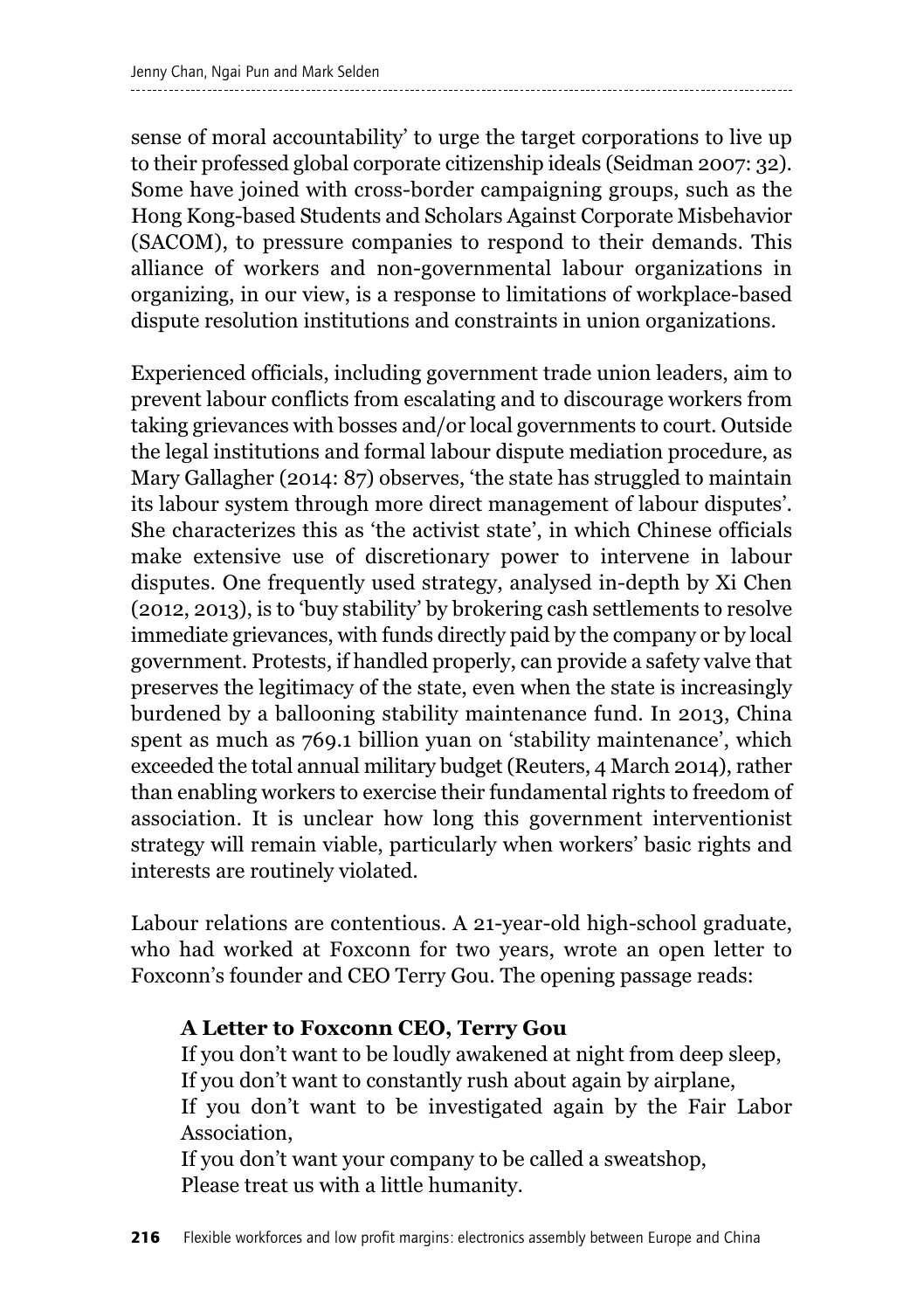### Please allow us a little human self-esteem. Don't let your hired ruffians rifle through our bodies and belongings. Don't let your hired ruffians harass female workers.

Don't let your lackeys treat every worker like the enemy.

Don't arbitrarily berate or, worse, beat workers for the slightest mistake.

You should understand that working in your factories: Workers live at the lowest level, Tolerating the most intense work, Earning the lowest pay, Accepting the strictest regulation, And enduring discrimination everywhere. Even though you are my boss, and I am a worker: I have the right to speak to you on an equal footing.

The sense in which 'right' is used is not narrowly confined to the realm of legal rights. On behalf of the shared interests of workers living 'at the lowest level' in society, the worker leader called for a public talk with CEO Terry Gou 'on an equal footing'. He also demanded that senior management and the company union act responsibly toward workers. His open letter ends with three reminders:

- 1. Please remember, from now on, to treat your subordinates as humans, and require that they treat their subordinates, and their subordinates, and their subordinates, as humans.
- 2. Please remember, from now on, those of you who are riding a rocket of fast promotions and earning wages as high as heaven compared to those on earth, to change your attitude that Taiwanese are superior.
- 3. Please remember, from now on, to reassess the responsibilities of the company union so that genuine trade unions can play an appropriate role.

Free election of union leadership is crucial to win legitimacy and popular support. Chinese workers are accumulating organizing skills and demanding with greater persistence their rights to decent wages, safe and healthy working conditions, and responsive union representation. In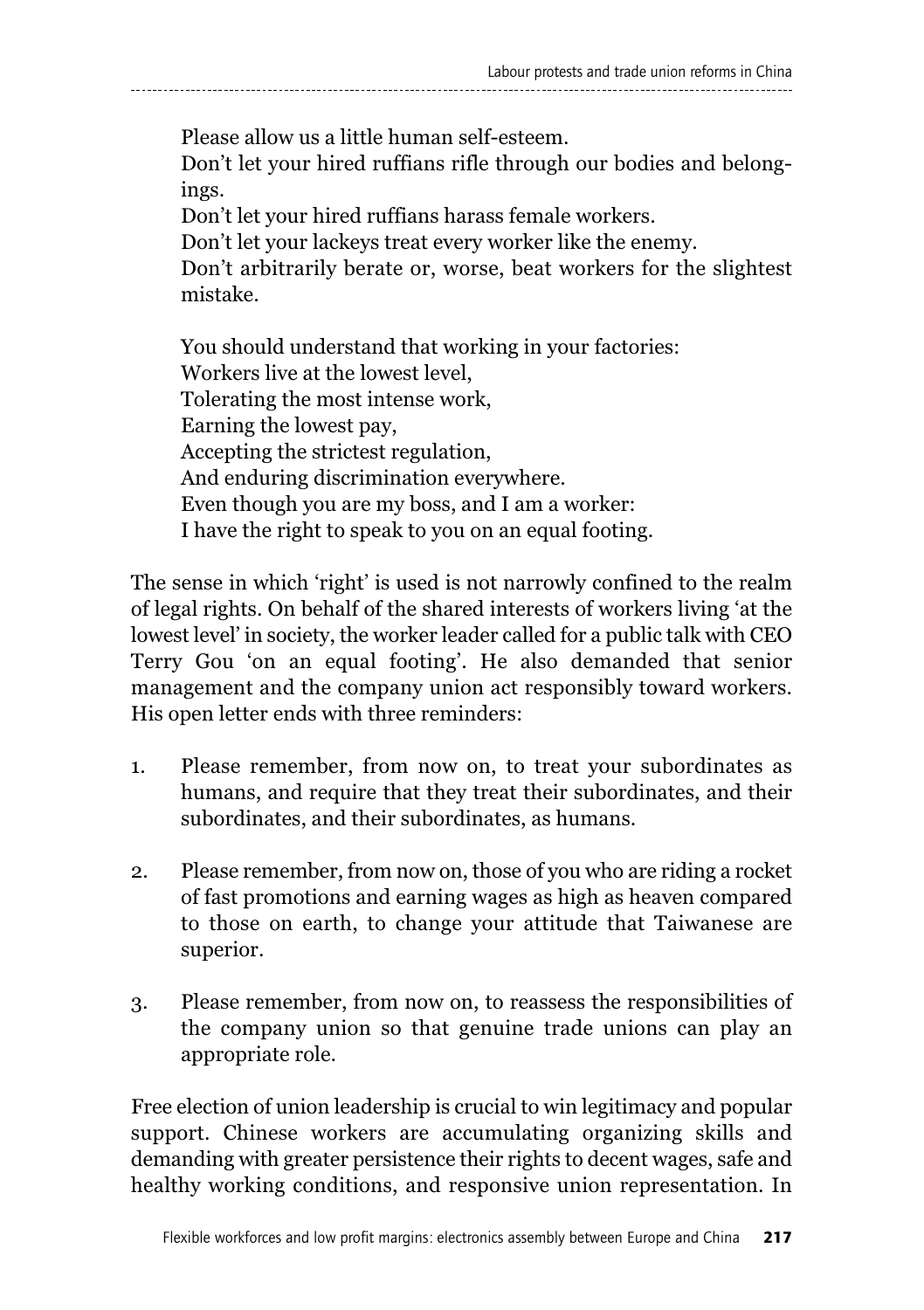response, Foxconn has proclaimed that workers would hold genuine elections for union representation. A December 2013 Foxconn statement reiterated that 'we have worked hard to enhance employee representation in the [union] leadership' and to raise employee awareness of the union's role in 'promoting worker rights'. <sup>2</sup> More than one year and a half had passed. As of summer 2015, however, Foxconn had neither disclosed the specifics of a plan for democratic union elections nor clarified the rights and responsibilities of workers' representatives.

# **7. Conclusion**

China's emergence as a global economic power could not have occurred without the painstaking efforts and hard labour of rural migrant workers. Given China's pre-eminence as the twenty-first century's largest economy and its continued integration into, and transformation of, the global capitalist system, victories by and defeats of working people in China will be of world historical significance. Our analysis reveals how dependence on management severely undermines the capacity of unions to represent workers, resulting in a distancing of workers from the union, one that is particularly evident in moments of crisis. Deepening conflicts at the point of global production, however, are fuelling labour insurgency. The 'race to the bottom' has rarely proceeded without labour, social and environmental challenges at sites of new investment.

With Foxconn and other large companies building subsidiaries and relocating workers from coastal to interior regions, workers' protests are spreading throughout China. A young generation of workers, whose parents were the pioneers of internal migrant labour in the initial period of market reform, is now filling China's workplaces. As the backbone of the nation's industrial development, these younger, better-educated workers have considerably higher expectations than the first wave of rural to urban migrants. Aspiring to earn living wages, develop technical skills, enjoy comprehensive welfare and organize democratic trade unions, they face immense obstacles in the prevailing order at Foxconn and other corporations. Critically, as long as the government does not rigorously enforce laws and regulations protecting workers, employers like Foxconn feel free to ignore state restrictions on overtime and health and safety in

**<sup>2.</sup>** Foxconn Technology Group's seven-page statement to the authors, dated 31 December 2013, pp. 4–5.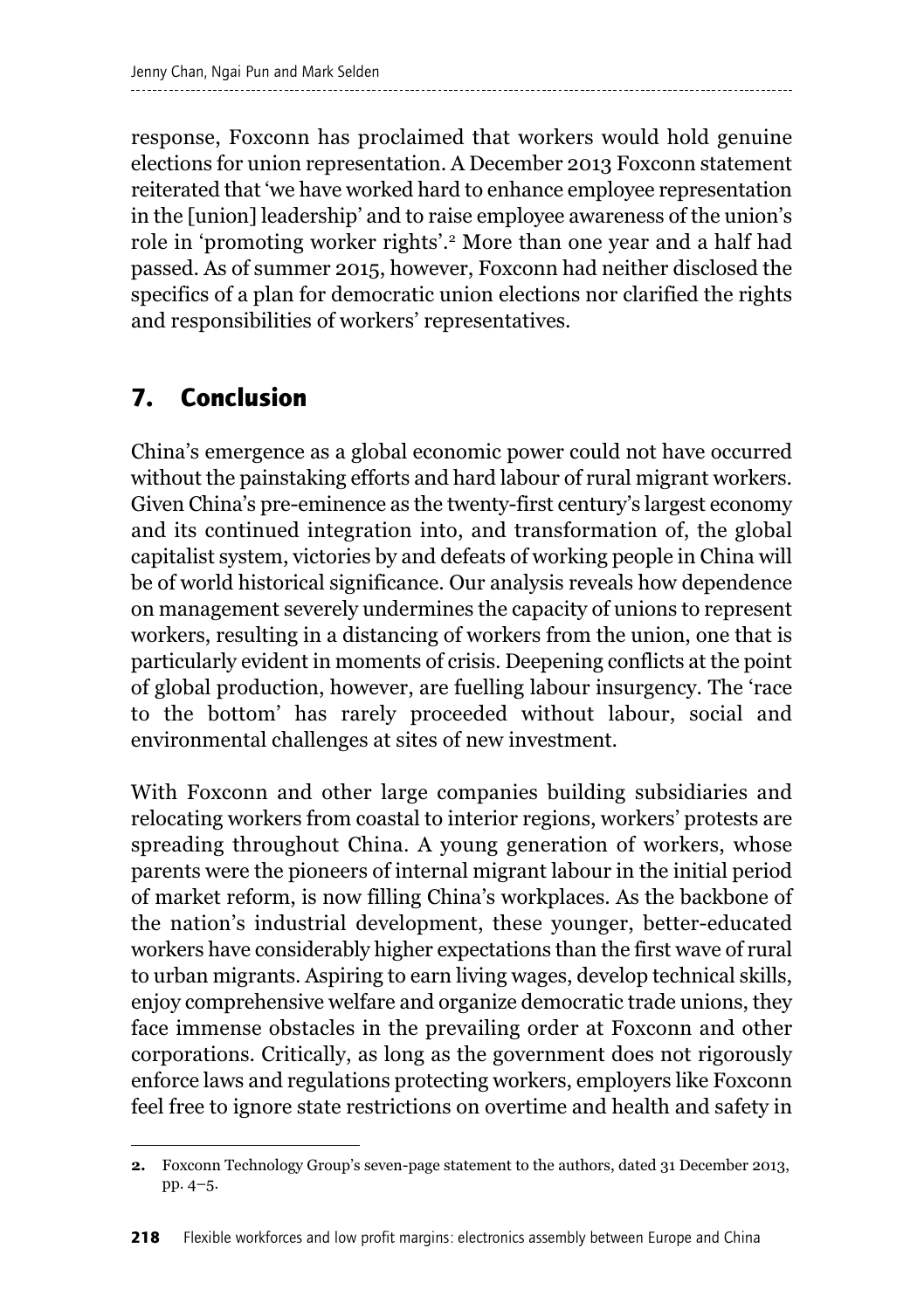order to meet global manufacturing and logistical imperatives. But if fair elections and collective bargaining were guaranteed, beginning with Foxconn's 30 or so factories, this would be a landmark event for workers across China.

## **References**

- Apple (2011) Apple supplier responsibility: 2011 progress report. http://images. apple.com/supplierresponsibility/pdf/Apple\_SR\_2011\_Progress\_Report.pdf
- Chan J. (2013) A suicide survivor: the life of a Chinese worker, New Technology, Worker and Employment, 28 (2), 84–99.
- Chan J., Pun N. and Selden M. (2013) The politics of global production: Apple, Foxconn, and China's new working class, New Technology, Work and Employment, 28 (2), 100–115.
- Chan J., Pun N. and Selden M. (2015) Apple's iPad City: subcontracting exploitation to China, in van der Pijl K. (ed.) Handbook of the international political economy of production, Cheltenham, Edward Elgar, 76–97.
- Chan J., Pun N. and Selden M. (2016) Chinese labor protest and trade unions, in Maxwell R. (ed.) The Routledge companion to labor and media, New York, Routledge, 290-302.
- Chan J. and Pun N. (2010) Suicide as protest for the new generation of Chinese migrant workers: Foxconn, global capital, and the state, The Asia-Pacific Journal, 37 (2), 1–50. http://japanfocus.org/-Jenny-Chan/3408/article.html
- Chan J. and Selden M. (2014) China's rural migrant workers, the state, and labor politics, Critical Asian Studies, 46 (4), 599–620.
- Chen F. (2010) Trade unions and the quadripartite interactions in strike settlement in China, The China Quarterly, 201, 104–124.
- Chen X. (2012) Social protest and contentious authoritarianism in China, New York, Cambridge University Press.
- Chen X. (2013) China at the tipping point? The rising cost of stability, Journal of Democracy, 24 (1), 57–64.
- China Daily (2010) Foxconn rallies to end suicides by workers, 19 August (printed version).
- China Labour Statistical Yearbook 2012 (2013) Beijing, China Statistics Press.
- Ernst D. (1997) From partial to systemic globalization: international production networks in the electronics industry, BRIE Working Paper 98, Berkeley, Berkeley Roundtable on the International Economy. http://brie.berkeley.edu/ publications/WP%2098.pdf
- Foxconn Technology Group (2011) 2010 CSER annual report. http://ser.foxconn .com/SelectLanguageAction.do?language=1&jump=/cser/Annual\_Report.jsp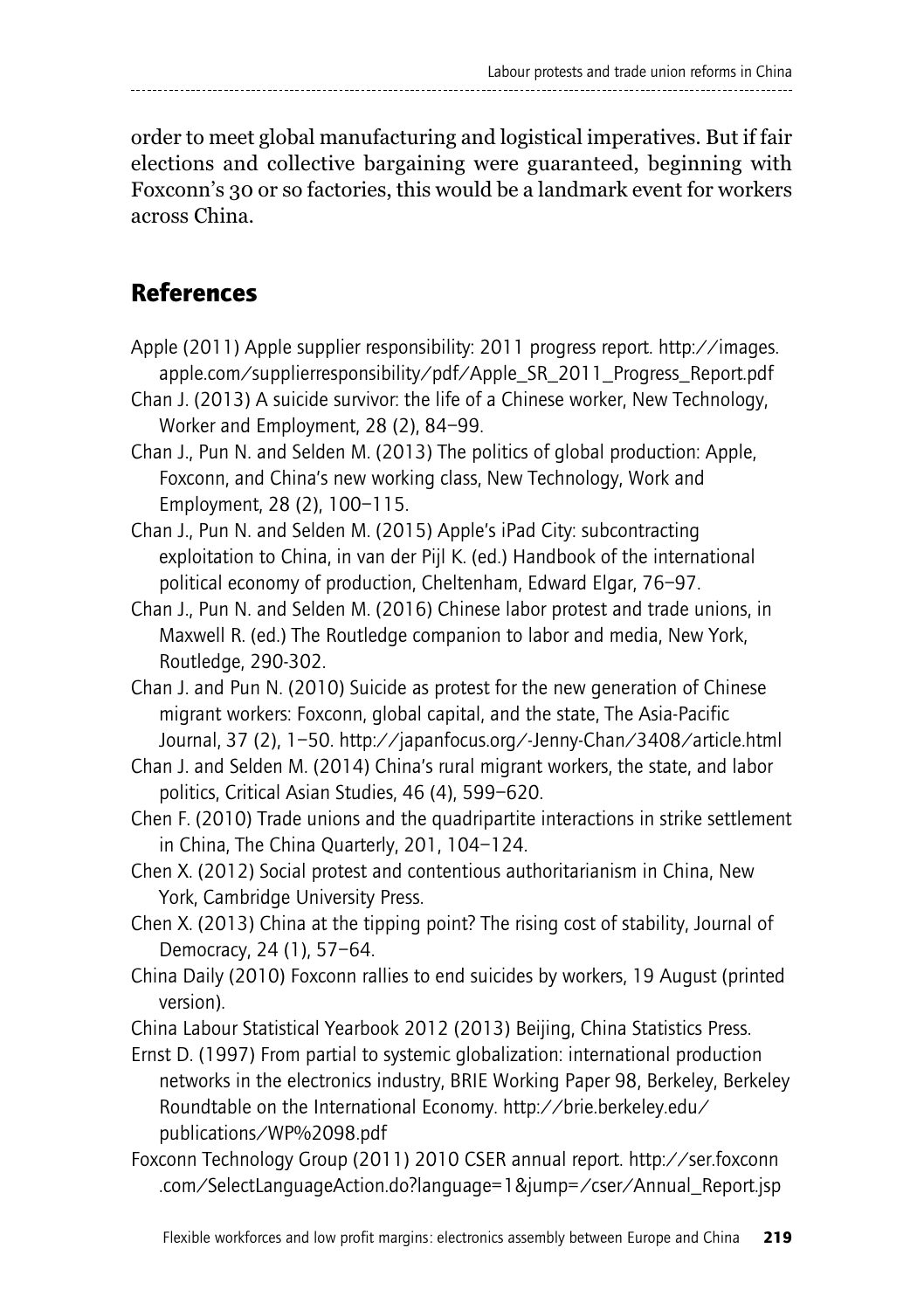- Foxconn Technology Group (2014) 2013 CSER annual report. http://ser.foxconn .com/SelectLanguageAction.do?language=1&jump=/cser/Annual\_Report.jsp
- Frazier M.W. (2011) Social policy and public opinion in an age of insecurity, in Kuruvilla S., Lee C.K. and Gallagher M.E. (eds.) From iron rice bowl to informalization: markets, workers and the state in a changing China, Ithaca, Cornell University Press, 61-79.
- Frazier M.W. (2014) State schemes or safety nets? China's push for universal coverage, Dædalus: Journal of the American Academy of Arts and Sciences, 143 (2), 69-80.
- Friedman E. (2014) Insurgency trap: labor politics in postsocialist China, Ithaca, Cornell University Press.
- Friedman E. and Lee K.L. (2010) Remaking the world of Chinese labour: a 30-year retrospective, British Journal of Industrial Relations, 48 (3), 507–533.
- Friends of the Nao Project (2014) The poetry and brief life of a Foxconn worker: Xu Lizhi (1990–2014), 29 October. https://libcom.org/blog/xulizhi-foxconnsuicide-poetry
- Gallagher M.E. (2014) China's workers movement and the end of the rapid-growth era, Dædalus: Journal of the American Academy of Arts and Sciences, 143 (2), 81–95.
- Hurst W. (2009) The Chinese worker after socialism, Cambridge, Cambridge University Press.
- IHLO (2007) ACFTU established a union at Foxconn on the very last day of 2006, Hong Kong Liaison Office of the International Trade Union Movement, 2 January 2007. http://www.ihlo.org/LRC/ACFTU/030107.html (no more available )
- IMF (2014) World Economic Outlook Database, October. http://www.imf.org/ external/pubs/ft/weo/2014/02/weodata/index.aspx
- Lee C.K. (2007) Against the law: labor protests in China's rustbelt and sunbelt, Berkeley, University of California Press.
- Lee C.K. and Zhang Y. (2013) The power of instability: unraveling the microfoundations of bargained authoritarianism in China, American Journal of Sociology, 118 (6), 1475–1508.
- Liu M. (2011) 'Where there are workers, there should be trade unions': union organizing in the era of growing informal employment, in Kuruvilla S., Lee C.K. and Gallagher M.E. (eds.) From iron rice bowl to informalization: markets, workers and the state in a changing China, Ithaca, Cornell University Press, 157–172.
- McKay S.C. (2006) Satanic mills or silicon islands? The politics of high-tech production in the Philippines, Ithaca, Cornell University Press.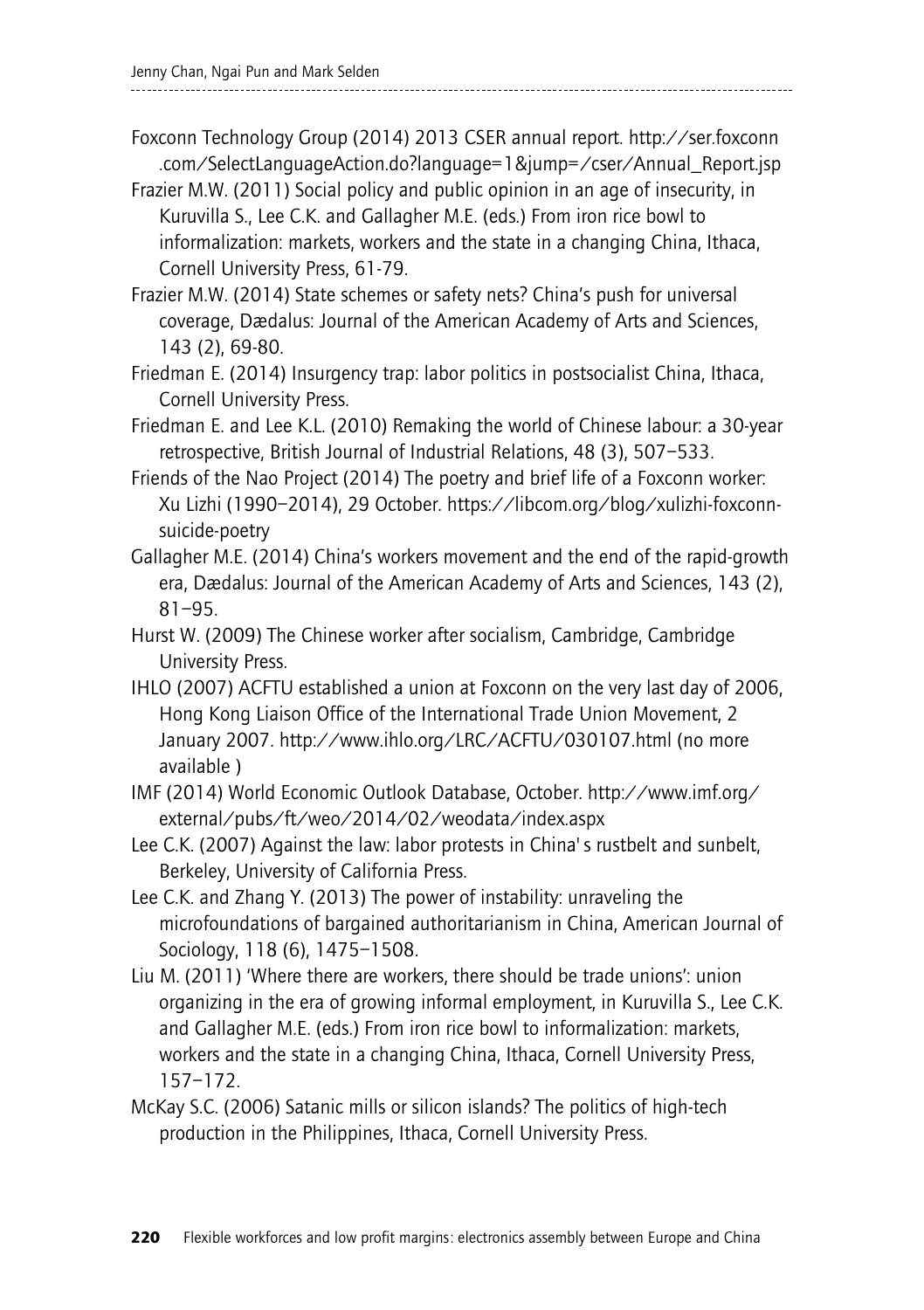#### Moritz M. ([1984] 2009) Return to the little kingdom: Steve Jobs, the creation of Apple, and how it changed the world, London, Duckworth Overlook.

National Bureau of Statistics of the People's Republic of China (2014) Investigative report on the monitoring of Chinese rural migrant workers in 2013, 12 May 2014 (in Chinese). http://www.stats.gov.cn/tjsj/zxfb/ 201405/t20140512\_551585.html

National Bureau of Statistics of the People's Republic of China (2015) Statistical communiqué of the People's Republic of China on the 2014 national economic and social development, 26 February 2015. http://www.stats.gov.cn/english/ PressRelease/201502/t20150228\_687439.html

Naughton B. (2010) China's distinctive system: can it be a model for others?, Journal of Contemporary China, 19 (65), 437–460.

Piven F.F. (2014) Interdependent power: strategizing for the occupy movement, Current Sociology, 62 (2), 223–231.

Pringle T. (2011) Trade unions in China: the challenge of labour unrest, Abingdon, Routledge.

- Pun N. et al. (2014) Worker-intellectual unity: trans-border sociological intervention in Foxconn, Current Sociology, 62 (2), 209–222.
- Pun N. and Chan J. (2012) Global capital, the state, and Chinese workers: the Foxconn experience, Modern China, 38 (4), 383–410.
- Pun N. and Chan J. (2013) The spatial politics of labor in China: life, labor, and a new generation of migrant workers, South Atlantic Quarterly, 112 (1), 179–190.
- Reuters (2014) China withholds full domestic-security spending figure, 4 March 2014. http://www.reuters.com/article/2014/03/05/us-china-parliamentsecurity-idUSBREA240B720140305
- Seidman G.W. (2007) Beyond the boycott: labor rights, human rights, and transnational activism, New York, Russell Sage Foundation.
- Silver B.J. (2003) Forces of labor: workers' movements and globalization since 1870, Cambridge, Cambridge University Press.
- Solinger D.J. (2009) States' gains, labor's losses: China, France, and Mexico choose global liaisons, 1980-2000, Ithaca, Cornell University Press.
- Sturgeon T., Humphrey J. and Gereffi G. (2011) Making the global supply base, in Hamilton G.G., Petrovic M. and Senauer B. (eds.) The market makers: how retailers are reshaping the global economy, Oxford, Oxford University Press, 31–54.
- Su Y. and He X. (2010) Street as courtroom: state accommodation of labor protest in South China, Law & Society Review, 44 (1), 157-184.